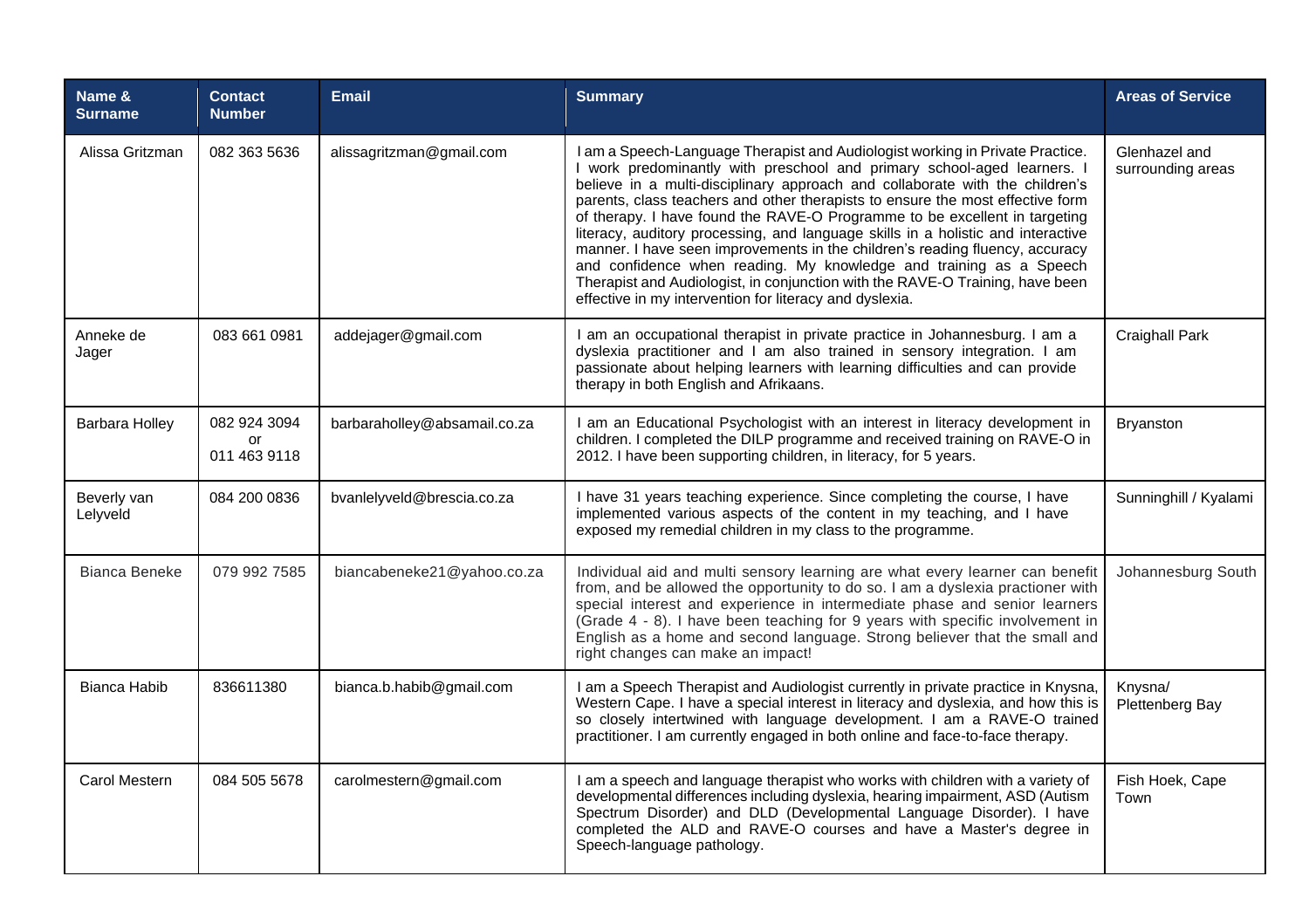| Dr Anniah<br>Mupawose    | 079 670 3425<br>011 717 4571 | anniah.mupawose@wits.ac.za | I am a speech therapist by profession who lectures and heads up Speech<br>Pathology and Audiology at the Witwatersrand University. Having a<br>background in speech and language development and disorders assists me<br>in addressing literacy and problems in children and adolescents. Since<br>language undergirds all learning, my areas of speciality include, but are not<br>limited to, stuttering, emergent literacy, and literacy in the school age<br>population. I have successfully completed the Award in Literacy & Dyslexia<br>course and RAVE-O. | <b>University Speech</b><br>and Hearing Clinic at<br>Wits University. |
|--------------------------|------------------------------|----------------------------|-------------------------------------------------------------------------------------------------------------------------------------------------------------------------------------------------------------------------------------------------------------------------------------------------------------------------------------------------------------------------------------------------------------------------------------------------------------------------------------------------------------------------------------------------------------------|-----------------------------------------------------------------------|
| <b>Chloe Glover</b>      | 083 392 1392                 | chloe.e.glover@gmail.com   | I am a Remedial Therapist with 30 years of Grade 1 teaching experience. I<br>was a Remedial Therapist with Bellavista School for 7 years. I have<br>specialised in reading and have been using the RAVE-O programme, the<br>DILP programme for children with Dyslexia as well as a reading fluency<br>programme. I have been trained to do the Audioblox programme. Not all<br>programmes suit each individual child; therefore, I use different programmes<br>depending on which one best suit the child.                                                        | <b>Bellavista School</b>                                              |
| Dannica Moyes            | 0728604247                   | danskye13@gmail.com        | Hi there! My name is Dannica Moyes and I have been a teacher in the<br>Foundation Phase for 8 years. I graduated with honors in Adult Education<br>and I am dyslexia practitioner. I am passionate about education and I am<br>committed to providing my learners with a developmentally sound<br>foundation for a life time of learning.                                                                                                                                                                                                                         | Somerset West.<br>Stellenbosch, Cape<br>Town, Online                  |
| Fleur Durbach            | 076 770 8078                 | fleur@iafrica.com          | I have worked extensively in Primary schools from Grade 0-7. I provide<br>Individualised Remedial Education for Learners experiencing difficulties in:<br>School Readiness, Cognitive Education, Reading, Writing, Mathematics.<br>Accredited Dyslexia Practitioner. Provide reading lessons incorporating<br>RAVE-O strategies.                                                                                                                                                                                                                                  | Knysna/<br>Plettenberg Bay                                            |
| Gail Sargeant            | 082 375 7276                 | gailsargeant13@gmail.com   | Dyslexia practitioner. I am a teacher with a wealth of experience in many<br>spheres, including Maths.                                                                                                                                                                                                                                                                                                                                                                                                                                                            | Paulshof.<br>Sandton and<br>Midrand                                   |
| Geraldine<br>Cruickshank | $+971$<br>501173432          | dinecruickshank@gmail.com  | I am a trained teacher and remedial therapist with experience in both<br>mainstream and remedial schooling. I am an accredited dyslexia practitioner<br>and am RAVE-O trained. The focus of my intervention is to remediate reading,<br>spelling, comprehension, and expressive writing difficulties in Gr 0-7 learners.<br>I also provide Maths's remediation for learners with dyscalculia or gaps in their<br>mathematical understanding, within the Foundation Phase.                                                                                         | Online                                                                |
| Gisela Naudé             | 082 902 3817                 | gisela.terapie@gmail.com   | I am an Occupational therapist with a great deal of tools in my bag. I like to<br>look at the whole child and choose what technique and approach would work<br>best to suit the child, their challenges and the family and elicit a lot of fun! I<br>love a challenge and my work is my passion.                                                                                                                                                                                                                                                                  | Potchefstroom<br>North West                                           |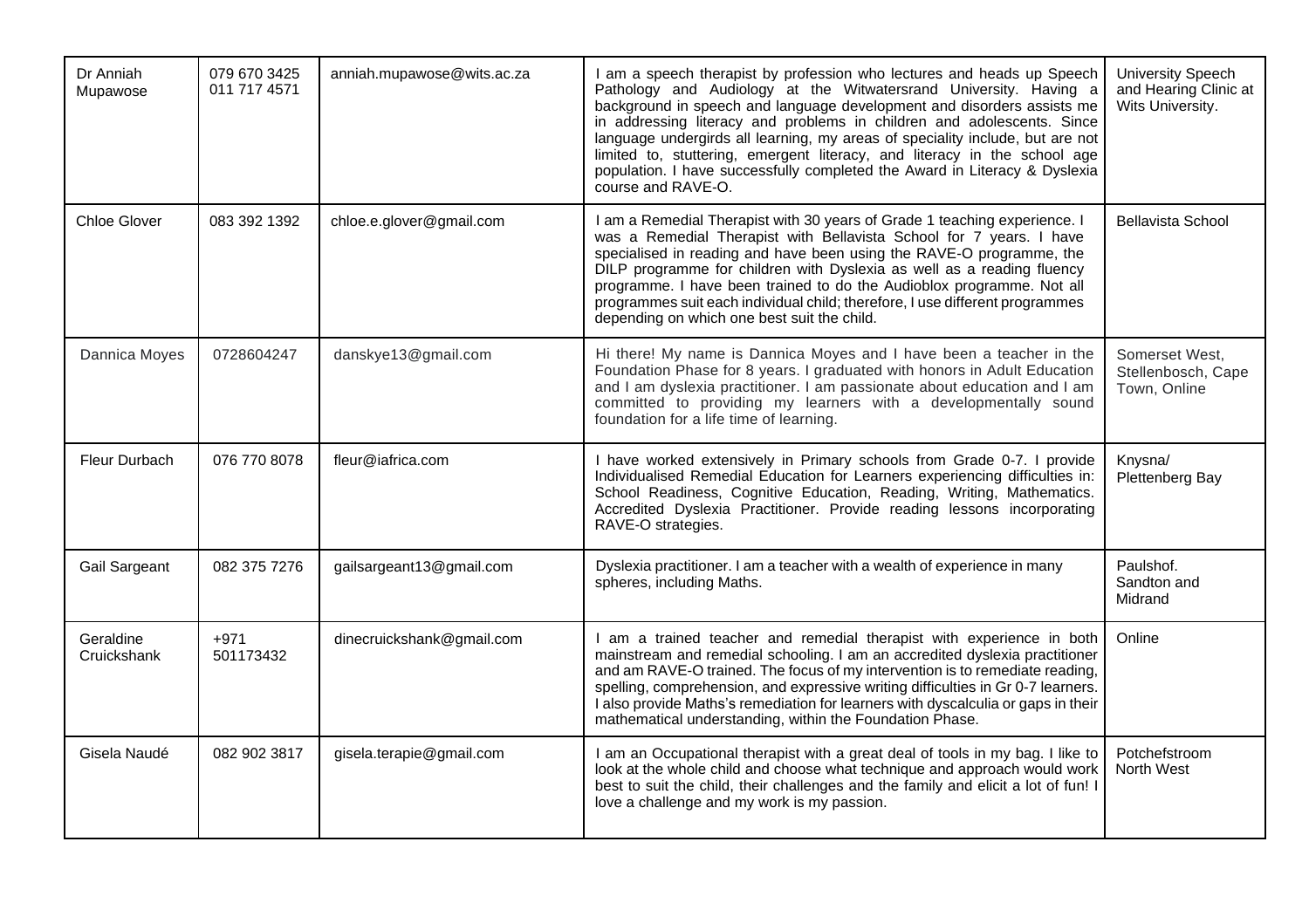| Hannelie<br>Bezuidenhout<br>Yspeert | +97150 394<br>6290<br>(mobile) /<br>+9714 348<br>5437 (work) | hannelie@kidsfirstmc.com            | I am a qualified speech and language therapist and have completed the<br>RAVE-O training. My work experience includes assisting children with<br>difficulties in speech production, voice, fluency, auditory processing,<br>phonological awareness, and language skills. For the past 7 years that I have<br>lived abroad, my work has focused on autism/ASD, specific learning<br>difficulties and English as a foreign/additional language. I am passionate<br>about the development of language and literacy skills in the early years and<br>about using quality, evidenced-based approaches to support literacy<br>development in every individual. I believe in working in partnership with the<br>family, teachers/school and other professionals with the focus on the child. | kidsFIRST Medical<br>Center, Dubai,<br><b>United Arab</b><br>Emirates |
|-------------------------------------|--------------------------------------------------------------|-------------------------------------|---------------------------------------------------------------------------------------------------------------------------------------------------------------------------------------------------------------------------------------------------------------------------------------------------------------------------------------------------------------------------------------------------------------------------------------------------------------------------------------------------------------------------------------------------------------------------------------------------------------------------------------------------------------------------------------------------------------------------------------------------------------------------------------|-----------------------------------------------------------------------|
| <b>Heather Davies</b>               | 082 853 2204                                                 | heatherdavies@iburst.co.za          | I am newly qualified through Bellavista in both DILP and RAVE-O. I have 3<br>children who are currently receiving extra lessons in DILP and one who is<br>doing RAVE-O. I have my own RAVE-O kit and DILP materials.                                                                                                                                                                                                                                                                                                                                                                                                                                                                                                                                                                  | Parkview/ Greenside                                                   |
| Jenna<br>Harbottle                  | 079 891 5390                                                 | jennajharbottle@gmail.com           | I have 14 years of teaching experience in the early childhood years, 7 of which<br>have been as a remedial/special needs teacher. I am passionate about<br>helping children with reading and literacy difficulties and am a dyslexia and<br>RAVE-O practitioner.                                                                                                                                                                                                                                                                                                                                                                                                                                                                                                                      | Hermannsburg/<br><b>KZN Midlands</b>                                  |
| Jenny Lobban                        | 082 461 8099                                                 | lobban@stjohnscollege.co.za         | I was HOD at Parkview Junior for 5 years before starting at The Bridge in<br>2003. Prior to that I was HOD at Kimberley Junior School. I have<br>successfully completed the Award in Literacy & Dyslexia course and RAVE<br>O training.                                                                                                                                                                                                                                                                                                                                                                                                                                                                                                                                               | Please call for<br>information                                        |
| Joanne<br>Fiandeiro                 | 083 291 4872                                                 | joanne@fiandeiro.com                | I am a qualified Foundation Phase teacher with an Honours degree in<br>Psychology. I taught Grade 1 for seven years and worked as the H.O.D for<br>the Pre-school. I completed the Literacy and Dyslexia course in 2013 and<br>implemented the DILP and RAVE-O strategies and methods in my teaching.<br>I have seen how the programme can make a difference in learning and my<br>passion has become assisting learners who experience difficulties in the area<br>of Literacy. I am based in Boskruin, Randburg.                                                                                                                                                                                                                                                                    | Randburg area                                                         |
| Kalie Naidoo                        | 083 986 7037                                                 | Kalie.naidoo@bellavistaschool.co.za | Clinical Psychologist and Course Leader for the Award in Literacy and<br>Dyslexia at Bellavista School. RAVE-O Trainer and Practitioner.                                                                                                                                                                                                                                                                                                                                                                                                                                                                                                                                                                                                                                              | <b>Auckland Park</b>                                                  |
| Kirsten Tillyard                    | 072 611 3768                                                 | kirstytillyard@hotmail.com          | I have been teaching children for the past 7 years in mainstream and remedial<br>environments. I thoroughly enjoy teaching children how to read as well as<br>comprehend what they have read. I use Read for Africa and RAVE-O to assist<br>children in reaching their full academic potential. I also specialise in<br>mathematics and study skills.                                                                                                                                                                                                                                                                                                                                                                                                                                 | Waterfall<br>Country Village,<br>Midrand                              |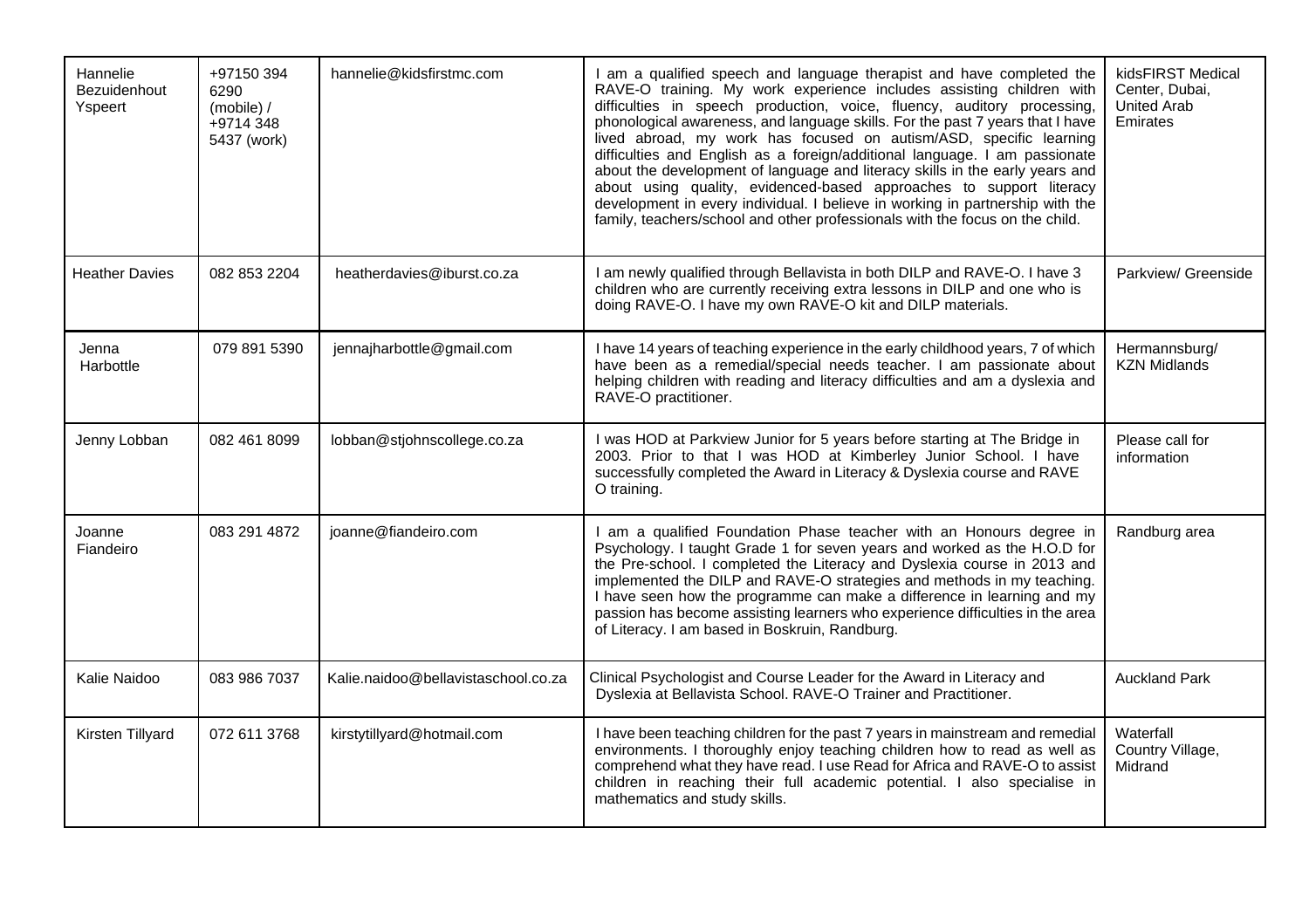| Lauraine<br>Giacovazzi         | 082 709 5899                   | lauraine@kidmatters.co.za | I am a Speech-Language Pathologist and Audiologist in private practice. I<br>work predominantly with preschool and primary school-aged children in the<br>areas of speech, language, and auditory processing development as well<br>as literacy skills. I work closely with an OT and Physiotherapist in my<br>practice and believe strongly in the multidisciplinary approach when treating<br>a child who attends more than one kind of therapy. I am RAVE-O trained<br>and use this program with my learners; having a strong foundation in my<br>knowledge and skills as a Speech-Language Pathologist in the areas of<br>language and auditory processing skills adds to the effectiveness of the<br>intervention. |                                                                                                                                                  |
|--------------------------------|--------------------------------|---------------------------|-------------------------------------------------------------------------------------------------------------------------------------------------------------------------------------------------------------------------------------------------------------------------------------------------------------------------------------------------------------------------------------------------------------------------------------------------------------------------------------------------------------------------------------------------------------------------------------------------------------------------------------------------------------------------------------------------------------------------|--------------------------------------------------------------------------------------------------------------------------------------------------|
| Lauren Spencer                 | 083 321 6843                   | lauren.tatum@yahoo.com    | I am currently a Grade 3 teacher at APPS. I have also taught extra English,<br>Maths and the DILP programme for Grade 1 for 8 years.                                                                                                                                                                                                                                                                                                                                                                                                                                                                                                                                                                                    | Greenside, Linden,<br>Houghton,<br>Rosebank but will<br>consider other<br>areas.                                                                 |
| Lee-Anne<br><b>Blanckensee</b> | 083 650 2074                   | trooperb@netactive.co.za  | I am a Remedial Therapist at a private school in Cape Town. I have a special<br>interest in Dyslexia and Literacy. I completed the RAVE-O course as well as<br>the Award in Literacy and Dyslexia through Bellavista School in 2014. I use<br>both programmes (different aspects of each) daily with both my small<br>intervention classes as well as individual lessons.                                                                                                                                                                                                                                                                                                                                               | Southern suburbs<br>of Cape Town.                                                                                                                |
| Leigh-Anne<br>Wilson           | 083 289 1187                   | leigh@wilsonfamily.co.za  | I am a qualified Foundation Phase teacher with 25 years' experience. I have<br>a special interest in children who present with learning and reading<br>difficulties. I am RAVE-O trained and have successfully completed the Award<br>in Literacy and Dyslexia.                                                                                                                                                                                                                                                                                                                                                                                                                                                         | Randburg,<br>Sandton,<br>Fourways,<br>Rosebank                                                                                                   |
| Lesley Ford                    | 084 605 3744                   | lesleyjoanford@gmail.com  | I have recently completed the RAVE-O course at Bellavista as well as the<br>Award in Literacy and Dyslexia Programme. I have 24 years teaching<br>experience. I have taught junior primary children in the LSEN Unit at Hillcrest<br>Primary for the past 16 years.                                                                                                                                                                                                                                                                                                                                                                                                                                                     | Hillcrest, KZN                                                                                                                                   |
| Liesel O'Shea                  | 082 882 6358                   | Liesoshea@icloud.com      | I am a grade 4 teacher at a remedial school. I have a great passion for<br>helping kids embrace their strengths and build their confidence. I also host<br>yoga sessions for young learners which I have found particularly<br>rewarding.                                                                                                                                                                                                                                                                                                                                                                                                                                                                               | Pretoria                                                                                                                                         |
| Marina Loots                   | 084 711<br>6358<br>After 14h00 | marina.loots100@gmail.com | I have been teaching at special needs schools for 26 years. Completed the<br>practical case study for the DILP diploma in March 2013. Qualified with the<br>DILP diploma in July 2013. Am busy with the DILP programme with 2<br>learners at present. Attended the RAVE-O course in 2013 and teaching<br>RAVE-O currently.                                                                                                                                                                                                                                                                                                                                                                                              | Randburg,<br>Blairgowrie, Linden,<br>Bordeaux,<br>Ferndale, Craighall<br>Park, Hyde Park,<br>Parkhurst,<br>Windsor,<br>Blackheath,<br>Northcliff |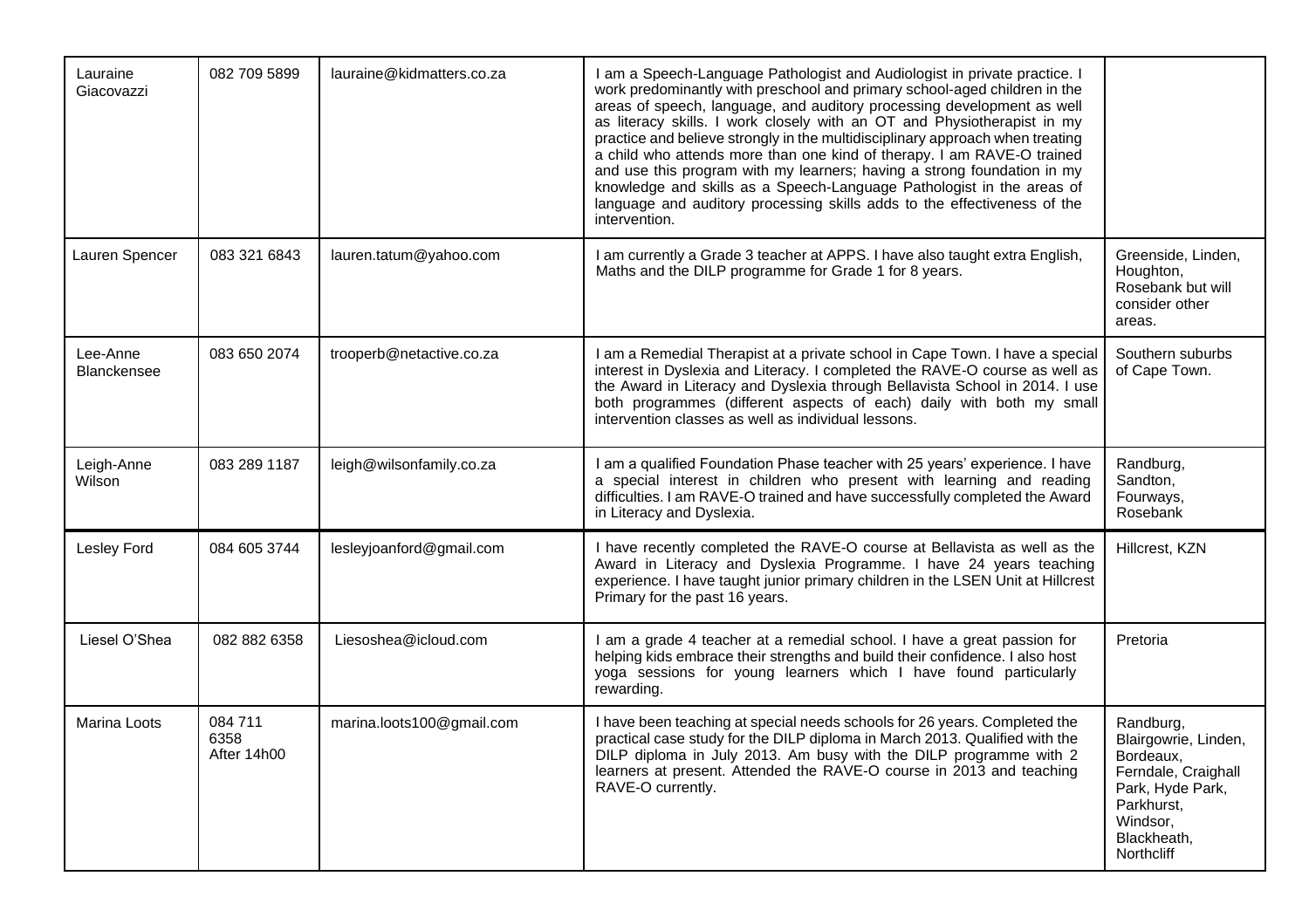| Mary-Ann<br>Clark      | 063 773 3139 | maryannpclark@gmail.com         | I am a Foundation Phase teacher from Pretoria, now living in Durban. I<br>taught for 18 years in London before moving to South Africa. My passion<br>lies in helping learners who find reading, writing, and spelling challenging. I<br>am a qualified dyslexia practitioner (ALD).                                                                                                                                                                                                                                                                                                                                                                                                                                                                             | KwaZulu-Natal                                  |
|------------------------|--------------|---------------------------------|-----------------------------------------------------------------------------------------------------------------------------------------------------------------------------------------------------------------------------------------------------------------------------------------------------------------------------------------------------------------------------------------------------------------------------------------------------------------------------------------------------------------------------------------------------------------------------------------------------------------------------------------------------------------------------------------------------------------------------------------------------------------|------------------------------------------------|
| Mary de<br>Andrade     | 079 875 4077 | tonydea@global.co.za            | I use both the DILP and the RAVE-0 programmes with the learners that I assist<br>on an individual basis, depending on their needs. I have been using the DILP<br>programme for about a year now. I have been using the RAVE-O programme<br>for 8 months. I often use a combination of both the programmes as I find that<br>children with reading difficulties benefit from a combination of the<br>programmes.                                                                                                                                                                                                                                                                                                                                                 | De La Salle Holy<br>Cross College in<br>Linden |
| <b>Melanie Lewis</b>   | 084 381 8712 | lewis.magdalena@gmail.com       | I am a primary school teacher with a special interest in early childhood<br>development and communication development. I am passionate about<br>literacy skills in the primary phase and am a dyslexia practitioner. I believe in<br>and use a multi-sensory teaching approach and focus on early intervention.                                                                                                                                                                                                                                                                                                                                                                                                                                                 | Heidelberg, Gauteng                            |
| <b>Melissa Stewart</b> |              | melissa@crossoverremedial.co.za | I have been involved with the RAVE-O reading at my school for the past three<br>years (Grade $2 - 5$ ). Our learners have benefited enormously.                                                                                                                                                                                                                                                                                                                                                                                                                                                                                                                                                                                                                 | Alberton / Rispark                             |
| Merle Beder            | 082 336 4435 | merlebedertherapy@gmail.com     | I am a dedicated nurturing and passionate teacher, with over 30 years'<br>experience in Education. 17 years of which, was in Remedial Education in the<br>foundation phase.<br>Throughout my career, I have had exposure to children from a broad spectrum<br>of cultural, economic, and intellectual backgrounds.<br>I believe in an empathic approach to teaching and show great sensitivity,<br>patience, and kindness towards children's needs. I am now a remedial<br>therapist practioner who works with children with barriers to learning. I<br>specialise in Dyslexia. I have completed the Award in Literacy and Dyslexia<br>and RAVE-O courses. I also work with children who have difficulties in<br>numeracy, and I am trained in Singapore Maths. | Cheltondale,<br>Johannesburg                   |
| Meryl Weinberg         | 0828513150   | mrwein@global.co.za             | I am a Speech Therapist passionately interested in auditory processing,<br>phonological awareness, language and literacy and work a great deal with<br>young children demonstrating challenges in any of the areas above. I have<br>completed the ALD Course and ensure that I am aware of current research<br>in the area of dyslexia, incorporating many of the tools I learnt during the<br>course into my therapy sessions.                                                                                                                                                                                                                                                                                                                                 | Atholl, Sandton                                |
| Michelle<br>Klompas    | 072 200 2675 | msklompas@gmail.com             | I am a Speech and Hearing Therapist, dyslexia practitioner (ALD) and RAVE<br>O practitioner. My area of interest is school-aged children.                                                                                                                                                                                                                                                                                                                                                                                                                                                                                                                                                                                                                       | Johannesburg                                   |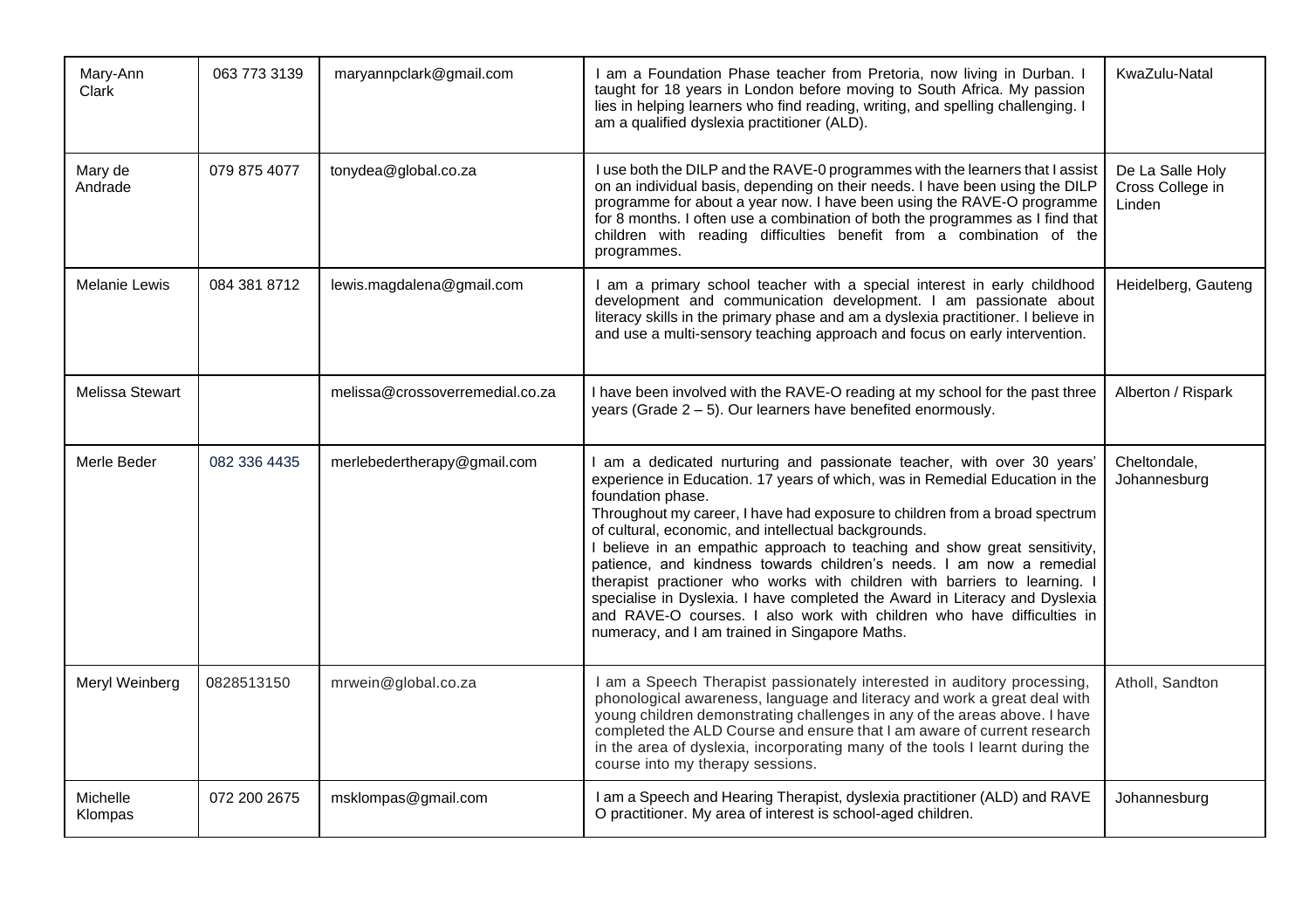| Natasha Capelo<br>De Boni |              | natashacapelo@gmail.com           | As a graduate of the University of the Witwatersrand (PGCE and Honours<br>in Educational Psychology) I have always been interested in the way children<br>learn and that learning is not a one-size-fits-all process. I am an Associate<br>Member of the British Dyslexia Association (AMBDA) and am competent<br>to teach and assess learners up to and including 18 years of age, with<br>Specific Learning Difficulties (Dyslexia). I am also a RAVE-O practitioner<br>and have specialist interest in language and literacy.                | JHB South & East                                    |
|---------------------------|--------------|-----------------------------------|-------------------------------------------------------------------------------------------------------------------------------------------------------------------------------------------------------------------------------------------------------------------------------------------------------------------------------------------------------------------------------------------------------------------------------------------------------------------------------------------------------------------------------------------------|-----------------------------------------------------|
| Nicole Thomas             | 084 600 8125 | nicolethomas011@gmail.com         | I do play therapy, individual therapy, educational assessments and<br>concessions, remedial work, conquering literacy programme as well<br>as RAVE-O to help children reach their full attention.                                                                                                                                                                                                                                                                                                                                               | <b>Oxford Medical</b><br>Centre (Saxonwold)         |
| Robyn Mordt               | 082 423 3601 | robynmordt@gmail.com              | I am a speech and language therapist and very passionate about teaching<br>reading. I have completed the Rave-O course as well as the Award in<br>Literacy and Dyslexia through Bellavista.                                                                                                                                                                                                                                                                                                                                                     | Bedfordview                                         |
| Romy Marks<br>Ancer       | 082 465 4461 | romy.ancer@bellavistaschool.co.za | I have a degree in Psychology and OT. I completed my first RAVE-O training<br>in 2012 and have done a refresher course in 2016. I have done RAVE-O<br>groups both privately and in outreach environments. I am currently completing<br>the Award in Literacy and Dyslexia. I am a RAVE-O facilitator for the Winter<br>School - an intensive reading intervention for struggling readers.                                                                                                                                                       | Linksfield /<br>Melrose Arch                        |
| <b>Sallie Pettit</b>      | 011 531 1880 | Sallie.Pettit@stmary.co.za        | I recently completed the RAVE-O course at Bellavista. I have 36 years<br>teaching experience and remedially trained through UNISA. I am currently<br>teaching a Grade 3 class at St Mary's school, Waverley.                                                                                                                                                                                                                                                                                                                                    | St Mary's<br>School,<br>Waverley                    |
| Samantha Smith            | 083 263 1155 | Samantha@thecarejunction.com      | I have a Masters in Speech Therapy and Honours in Speech Therapy and<br>Audiology. I have recently completed the Award in Literacy and Dyslexia<br>course through Bellavista School, which is accredited by the British Dyslexia<br>Association. I am also a RAVE-O practitioner and have specialist interest in<br>language and literacy, specifically within the Primary to Senior school<br>phases.                                                                                                                                          | <b>Village Medical</b><br>Centre,<br>Parktown North |
| Sarah Chorley             | 083 389 5343 | sarah@chorley.co.za               | I qualified from the ALD course in December 2020. I am available in the<br>afternoons for dyslexia and general literacy assistance.                                                                                                                                                                                                                                                                                                                                                                                                             | Parkwood                                            |
| Shani Smith               | 0826002080   | thesmiths770@gmail.com            | I'm an experienced and passionate special needs educator, RAVE-O<br>and dyslexia practitioner (ALD). Currently, I'm completing my B. Ed<br>Hons Ed Psych. I'm registered with the Feurestein Institute, and able<br>to assess using the LPAD, mediate using the Basic and Standard IE<br>instruments and I love working with children. I believe in supporting<br>parents and children to actualize their potential using metacognitive<br>principles, multi sensory methods and positivity to achieve success and<br>focus on one's strengths. | Cheltondale/<br>Norwood                             |